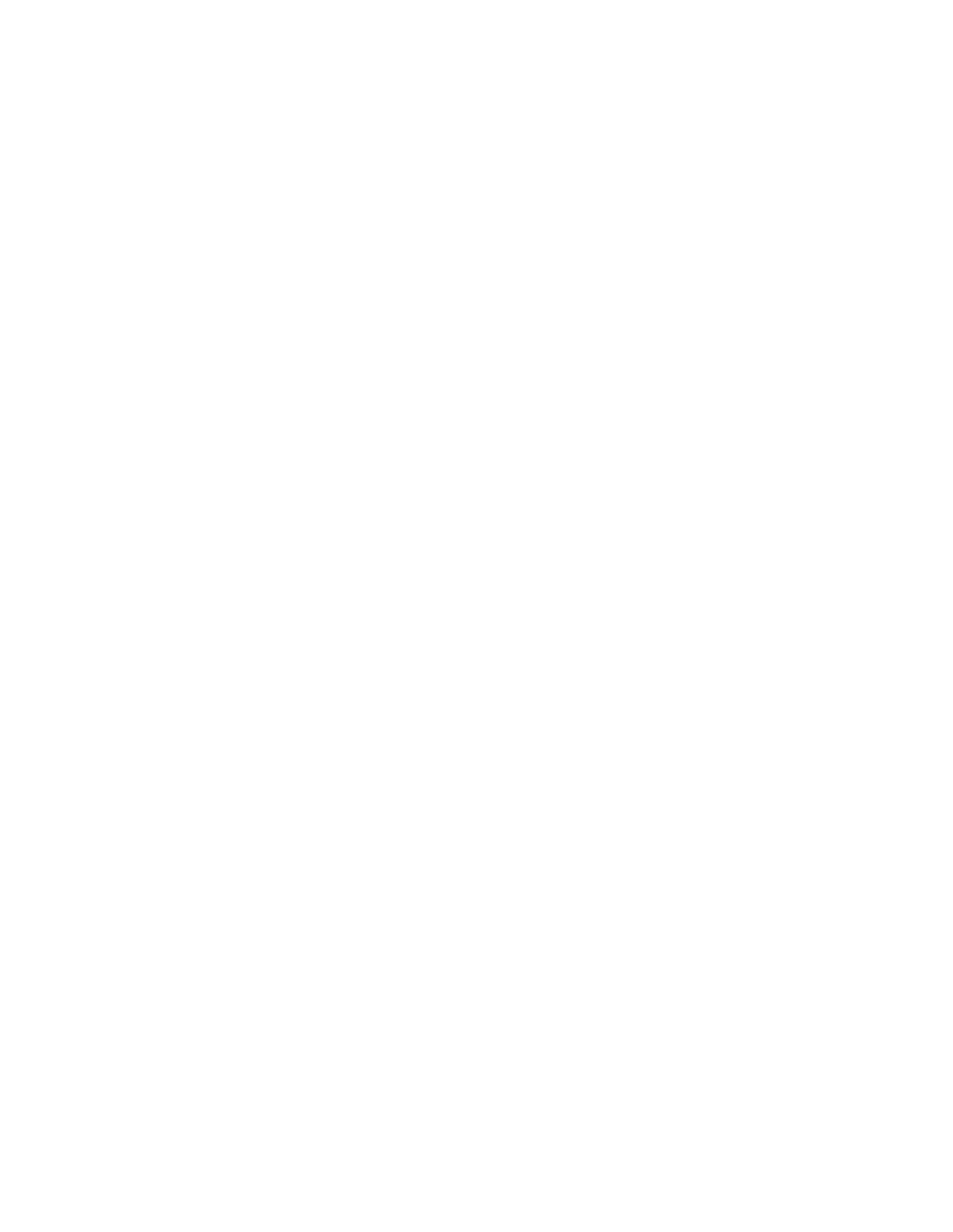#### **Best Writer**

| <b>Best Writer</b>                                                                          |                                                                                                                                                                              |
|---------------------------------------------------------------------------------------------|------------------------------------------------------------------------------------------------------------------------------------------------------------------------------|
| <b>Division 1 - Best Writer</b><br><b>12 Entries</b>                                        |                                                                                                                                                                              |
| <b>First Place</b><br>Roni Kane                                                             | University of Michigan/ The Michigan Daily                                                                                                                                   |
| <b>Honorable Mention</b><br><b>Andie Horowitz</b>                                           | University of Michigan/ The Michigan Daily                                                                                                                                   |
| <b>Second Place</b><br>Grace Tucker                                                         | University of Michigan/ The Michigan Daily                                                                                                                                   |
| <b>Third Place</b><br>Jared Greenspan                                                       | University of Michigan/ The Michigan Daily                                                                                                                                   |
| <b>Division 2 - Best Writer</b><br><b>15 Entries</b>                                        |                                                                                                                                                                              |
| <b>First Place</b><br>community<br>Abigail Ham                                              | <b>Calvin College/Chimes</b><br>'Complete betrayal': Facilities changes met with criticism by staff and                                                                      |
| <b>Second Place</b><br>Juliana Knot                                                         | <b>Calvin College/Chimes</b><br>CRC chaplains on front lines of pandemic care                                                                                                |
| <b>Third Place</b><br>Sofia Krusmark                                                        | <b>Hillsdale College/ The Collegian</b>                                                                                                                                      |
| <b>Honorable Mention</b><br>Aura Ware                                                       | <b>Albion College/ The Pleiad</b>                                                                                                                                            |
| <b>Division 3 - Best Writer</b><br><b>10 Entries</b><br><b>First Place</b><br>Atika N.      | <b>Henry Ford Community College/ Mirror News</b><br>Americans "Need" You to Smile, Review of "The Half of It", "Raya<br>and the Last Dragon": The Disney Movie That Got Away |
| <b>Second Place</b><br>Sean Chase                                                           | <b>Grand Rapids Community College/ Collegiate</b>                                                                                                                            |
| <b>Third Place</b><br>Death, Utopi-uhhh<br><b>Tyler Stewart</b><br><b>Honorable Mention</b> | Henry Ford Community College/ Mirror News<br>Something to Sing About During the Pandemic, Rise of the Green<br><b>Monroe County Community College/</b>                       |
| Lauren Werlinger                                                                            | The Agora                                                                                                                                                                    |
| <u>Column- Review or Blog- News</u>                                                         |                                                                                                                                                                              |
| Division 1 - Column- Review or Blog- News<br><b>17 Entries</b>                              |                                                                                                                                                                              |
| <b>First Place</b><br><b>Andrew Gerace</b>                                                  | University of Michigan/ The Michigan Daily<br>Stop discriminating against disabled students. No exceptions.                                                                  |
| <b>Second Place</b><br>Rina Sawayama, 'Minari' and cultural 'others'<br>Nora Lewis          | University of Michigan/ The Michigan Daily                                                                                                                                   |
| <b>Third Place</b><br>I'm scared of Ann Arbor<br>Meera Kumar                                | University of Michigan/ The Michigan Daily                                                                                                                                   |
|                                                                                             | Honorable Mention University of Michigan/ The Michigan Daily<br>Student debt is at ridiculous levels, we need help new                                                       |

*Student debt is at ridiculous levels - we need help now* John Tumpowsky

**Division 2 - Column- Review or Blog- News 34 Entries First Place** *Albion College/ The Pleiad*

*Note from the Editor: We Still Have an Issue* Jordan Revenaugh<br>Second Place **Second Place** *Albion College/ The Pleiad Opinion: Community Policing Doesn't Help an Apathetic Community* Sam Semerau **Third Place** *Calvin College/Chimes I am Calvin University's first openly gay student body president.* Claire Murashima **Honorable Mention** *Ferris State University/ The Torch iPhone 12: get this one* Noah Kurkjian **Division 3 - Column- Review or Blog- News 28 Entries First Place** *Grand Rapids Community College/ Collegiate A Letter To My Mom* Angelina Jahn **Second Place** *Grand Rapids Community College/ Collegiate How The Injustice Towards George Floyd Changed Our City* Sam Tucker<br>Third Place **Henry Ford Community College/ Mirror News** *Americans 'Need' You to Smile* Atika N. **Honorable Mention** *Monroe County Community College/ The Agora 'The White Tiger' illustrates India's complex caste system*

#### **Column- Review or Blog- Sports**

Lauren Werlinger

| Division 1 - Column- Review or Blog- Sports                                                                                                                                         |
|-------------------------------------------------------------------------------------------------------------------------------------------------------------------------------------|
| 2 Entries<br>University of Michigan/ The Michigan Daily<br><b>First Place</b><br>SportsMonday: Livers's injury epitomizes need for NIL<br>Theo Mackie                               |
| <b>Second Place</b><br>University of Michigan/ The Michigan Daily<br>SportsMonday Column: Michigan loses a heartbreaker, but proves<br>it'll get another shot<br><b>Ethan Sears</b> |
| Division 2 - Column- Review or Blog- Sports                                                                                                                                         |
| 9 Entries<br><b>First Place</b><br><b>Albion College/ The Pleiad</b><br>Opinion: Sports Teams have More than Games to Lose this Year<br>Jordan Revenaugh                            |
| <b>Second Place</b><br><b>Grand Valley State University/ Grand Valley</b><br>Lanthorn                                                                                               |
| Column: Blake Griffin's buyout from the Detroit Pistons marks the<br>end of an era<br>Zack Goodrow                                                                                  |
| <b>Third Place</b><br><b>Hillsdale College/ The Collegian</b><br>A canceled NBA season would hurt the league's social justice<br>mission<br>Christian Peck-Dimit                    |
| <b>Honorable Mention</b><br><b>Hillsdale College/ The Collegian</b><br>Softball is better than baseball<br>Reagan Gensiejewski                                                      |
| Division 3 - Column- Review or Blog- Sports<br><b>7 Entries</b><br><b>First Place</b><br><b>Lansing Community College/ The Lookout</b>                                              |
| Maddy's Message: A Sparty silver lining<br>Maddy Warren                                                                                                                             |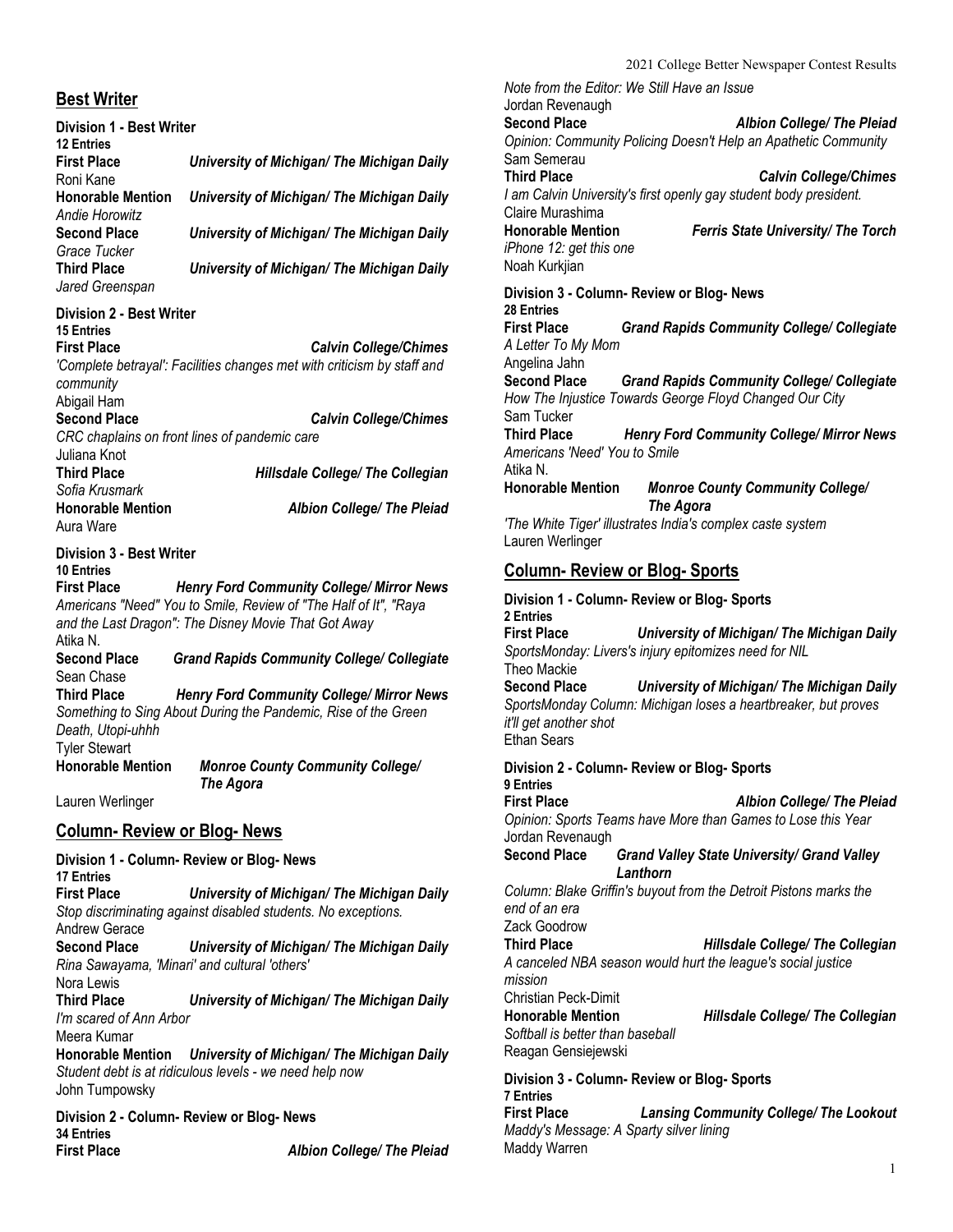**Second Place** *Grand Rapids Community College/ Collegiate Without Sports, Who Am I?*

Kaia Zimmerman **Third Place** *Schoolcraft College/ The Connection Who says online influencers can't box?* Matt Karbownik

**Honorable Mention** *Grand Rapids Community College/ Collegiate*

*NFL's First Openly Gay Active Player Shows Signs of Progress* Kaia Zimmerman

# **Editorial**

**Division 1 - Editorial 5 Entries First Place** *University of Michigan/ The Michigan Daily From The Daily: Commit to DEI through tri-campus equity* The Editorial Board **Second Place** *University of Michigan/ The Michigan Daily From The Daily: Acknowledging Angell - we need a comprehensive U-M history lesson* The Editorial Board **Third Place** *University of Michigan/ The Michigan Daily Michigan in Color Collective Statement on Palestine* Michigan in Color Staff **Division 2 - Editorial 17 Entries First Place** *Ferris State University/ The Torch EDITORIAL: Take responsibility or lose credibility* **Staff Honorable Mention** *Hillsdale College/ The Collegian Collegian Weekly: College is still a partnership* Allison Schuster **Second Place** *Grand Valley State University/ Grand Valley Lanthorn Whitmer kidnapping plot must force local reflection* Lanthorn Editorial Board **Third Place** *Grand Valley State University/ Grand Valley Lanthorn Get vaccinated (once it's your turn)* Lanthorn Editorial Board **Division 3 - Editorial 13 Entries First Place** *Grand Rapids Community College/ Collegiate We Need a Heads Up* Breegan Petruska **Second Place** *Schoolcraft College/ The Connection Putting the "community" in colleges* Schoolcraft Connection Staff<br>Third Place Grand F **Third Place** *Grand Rapids Community College/ Collegiate Online Gambling: Friend or Foe to Michiganders?* Sean Chase **Feature Photo Division 1 - Feature Photo 5 Entries**

**First Place** *University of Michigan/ The Michigan Daily University of Michigan asks court to issue injunction to halt graduate student strike* Maddie Hinkley

**Second Place** *University of Michigan/ The Michigan Daily Students and community members show their support for Palestine at a vigil on the steps of Angell Hall on June 18.* Allison Engkvist **Third Place** *University of Michigan/ The Michigan Daily Students gather in support of Palestinian Freedom outside of Angell Hall Sunday afternoon.* Allison Engkvist

**Division 2 - Feature Photo 9 Entries** *LGBTQ tabling event protest* Josh Swanson<br>Second Place *Mullet Feature Photo* Kalli Dalrymple *Rock painting afternoon* Tara Flanagan

**First Place** *Calvin College/Chimes*

**Hillsdale College/ The Collegian** 

**Third Place** *Olivet College/ The Echo*

**Division 3 - Feature Photo 1 Entries First Place** *Grand Rapids Community College/ Collegiate Grand Rapids Winter Activities* Breegan Petruska

# **Feature Story**

**Division 1 - Feature Story 20 Entries First Place** *University of Michigan/ The Michigan Daily How women student athletes navigate college life* Magdalena Mihaylova **Second Place** *Michigan State University/Capital News Service Michigan retailers benefit from virus-fueled interest in board games* Kyle Davidson<br>Third Place **University of Michigan/ The Michigan Daily** *Moon Cafe and kindness during COVID-19* Jessica Kwon **Honorable Mention** *Michigan State University/Capital News Service White supremacy has long history in Michigan* Chloe Trofatter **Division 2 - Feature Story 46 Entries First Place** *Ferris State University/ The Torch After two long years, Riley Blair finds her voice* Cora Hall **Second Place** *Calvin College/Chimes This Land is Your Land: Learning from Grand Rapids Native History* Alex Raycroft **Third Place** *Albion College/ The Pleiad Black Women Winning: Jada Stewart* Aura Ware **Honorable Mention** *Hillsdale College/ The Collegian Fostering the good: Alumna starts scholarship for former foster youth* Madeline Peltzer **Division 3 - Feature Story 23 Entries**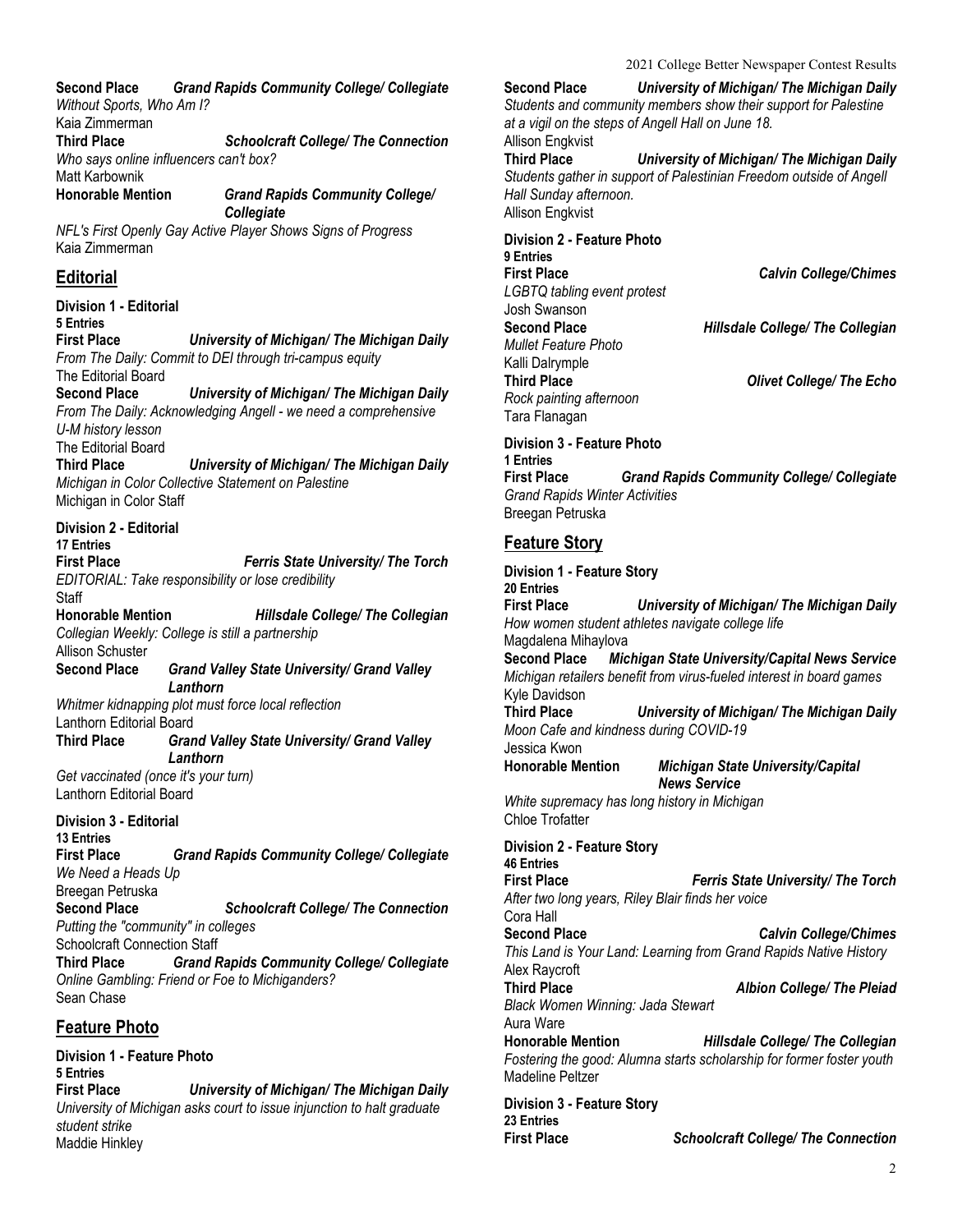*Sink or swim* Madison Ling<br>Second Place **Schoolcraft College/ The Connection** *Passion and Pride* Ben Bolstrom **Third Place** *Schoolcraft College/ The Connection Immortalized in Plaid* Matthew Fular, Madison Ling **Honorable Mention** *Monroe County Community College/ The Agora*

*Monroe resident speaks out about losing home to fire* Delaney Vanover

# **Front Page Design**

**Division 2 - Front Page Design**

**14 Entries First Place** *Grand Valley State University/ Grand Valley Lanthorn Lanthorn October, 12, 2020*

Viviana Rubio, Khoi Tran<br>Second Place

**Second Place** *Albion College/ The Pleiad*

*March 5 Print Edition* Irene Corona-Avila<br>Third Place

**Third Place** *Calvin College/Chimes*

*March 5, 2021, front page design* Katherine Benedict

**Honorable Mention** *Grand Valley State University/ Grand Valley Lanthorn*

*Lanthorn November 9, 2020* Viviana Rubio, Khoi Tran

#### **Division 3 - Front Page Design 2 Entries**

**First Place** *Grand Rapids Community College/ Collegiate Collegiate Magazine Cover Fall 2020* Abby Haywood **Second Place** *Monroe County Community College/ The Agora Front Page Design* Agora Staff

# **Investigative Reporting**

#### **Division 1 - Investigative Reporting**

**5 Entries**

**First Place** *University of Michigan/ The Michigan Daily Daily investigation finds divergence in U-M, outside organization's handling of allegations against CSE professor*

Sammy Sussman, Nina Molina

**Second Place** *University of Michigan/ The Michigan Daily Daily investigation finds allegations of discrimination, hostility in U-M ADVANCE Program*

Liat Weinstein<br>Third Place

**University of Michigan/ The Michigan Daily** *Daily investigation finds allegations of harassment, retaliation and intimidation against English professor* Julianna Morano

**Honorable Mention** *University of Michigan/ The Michigan Daily Four women allege sexual misconduct against former Michigan tight end Mustapha Muhammad* Sammy Sussman, Ethan Sears

**Division 2 - Investigative Reporting**

**13 Entries Ferris State University/ The Torch** *Science professor denies science* Cora Hall, Noah Kurkjian **Second Place** *Calvin College/Chimes University denies former prof's allegations of racism, retaliation* Harm Venhuizen, Juliana Knot **Third Place** *Calvin College/Chimes Sexual assault exists at Calvin, so do the tools to find healing* Harm Venhuizen, Katherine Benedict **Honorable Mention** *Hillsdale College/ The Collegian Hillsdale's churches continue worship amid pandemic* Carmel Kookogey **Division 3 - Investigative Reporting 8 Entries First Place** *Washtenaw Community College/ The Voice Why is college tuition so high?*

Cydney Heed **Second Place** *Henry Ford Community College/ Mirror News COVID-19 Vaccines are Safe: Myth or Fact?* Yasmeen Berry

**Third Place** *Monroe County Community College/ The Agora Explanatory series on campus construction*

Lauren Werlinger<br>Honorable Mention **Monroe County Community College/ The** *Agora*

*Campus services available yet meetings still uncertain* Jerry Meade

# **News Story**

**Division 1 - News Story 17 Entries Michigan State University/ Great Lakes Echo** *http://greatlakesecho.org/2021/05/17/trees-please-a-move-toreforest-formerly-redlined-great-lakes-cities/* Brianna Lane<br>Second Place

**Eastern Michigan University/ Eastern Echo** *EMU students protest in response to lawsuit accusing EMU officials of ignoring sexual assault claims*

Austin Elliott, Ally Graham, Quanzelle Wyatt, Gracie Thompson **Third Place** *University of Michigan/ The Michigan Daily 'Serious threats, not serious wins': GEO members say they approved barebones proposal out of fears of retaliation* Alex Harring

**Honorable Mention** *University of Michigan/ The Michigan Daily* **IBM fired U-M professor Lynn Conway for coming out as trans in** *1968. 52 years later, the company apologized* Roni Kane

**Division 2 - News Story 59 Entries First Place** *Hillsdale College/ The Collegian Fink, Hodshire win August Republican primaries* Julia Mullins **Second Place** *Grand Valley State University/ Grand Valley Lanthorn Some ineligible students receive COVID-19 vaccination due to* 

*university mistake* Rachel Matuszewski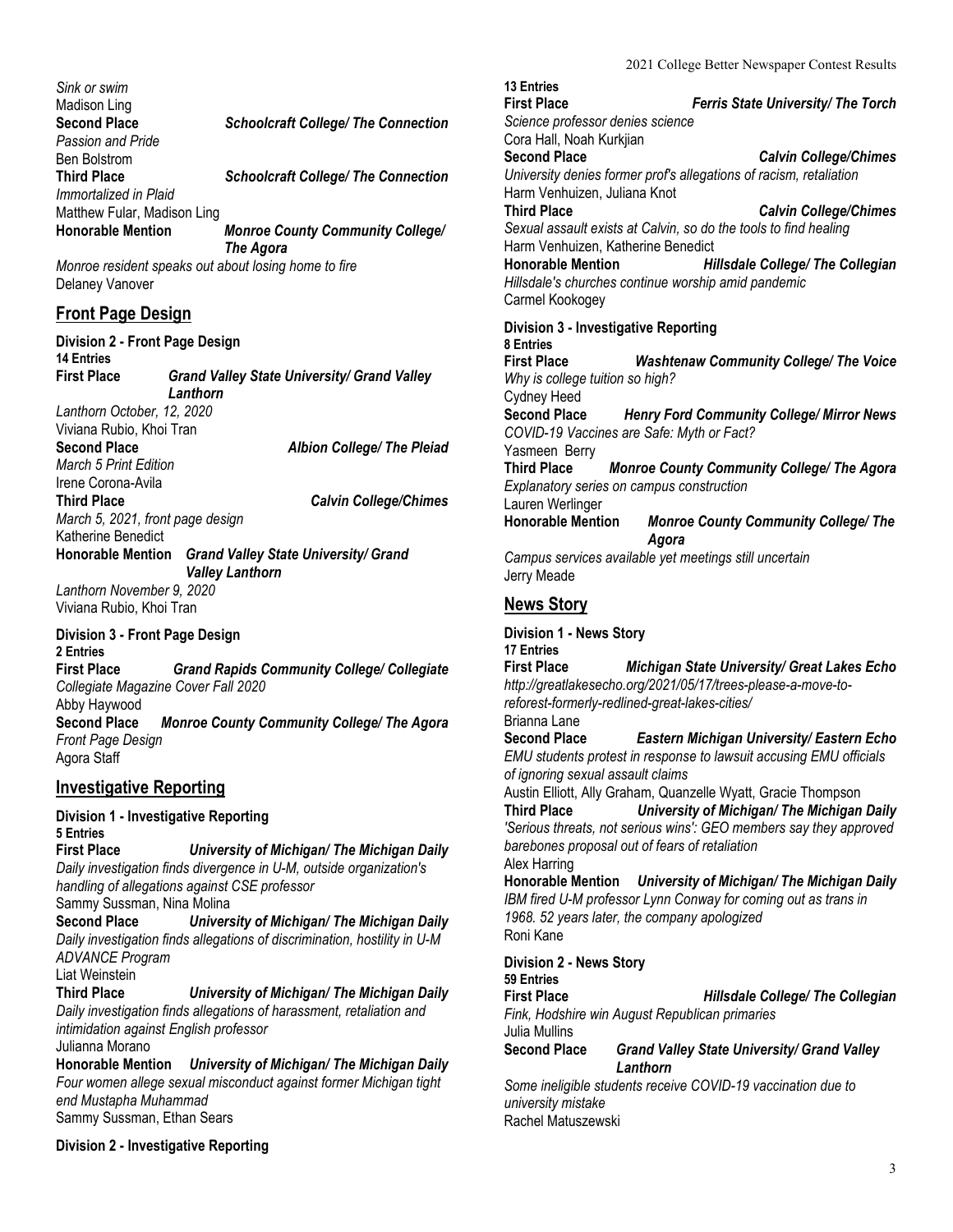#### **Third Place** *Grand Valley State University/ Grand Valley Lanthorn*

*The Sitdown: Mantella, university leadership face growing COVID-19 community cases, lay out strategy for management* Olivia Fellows, Nick Moran, Kellen Voss

**Honorable Mention** *Hillsdale College/ The Collegian The historic 'underground church' demolished, land sold* Morgan Morrison

**Division 3 - News Story 36 Entries First Place** *Monroe County Community College/ The Agora What the millage renewal means for MCCC* Jerry Meade **Second Place** *Grand Rapids Community College/ Collegiate GRCC Board Freezes Tuition, Gives President Pink A Raise with Approval of \$115.4 Million 2021-22 Budget* Sean Chase **Third Place** *Monroe County Community College/ The Agora MCCC food desert receives oasis; The Foundation develops food pantry* Lauren Werlinger **Honorable Mention** *Washtenaw Community College/ The Voice Despite pandemic, fewer people are facing homelessness in Washtenaw County* Doina Plop

# **Non-Front Page Design**

**Division 2 - Non-Front Page Design 22 Entries First Place** *Grand Valley State University/ Grand Valley Lanthorn Lanthorn October 12, 2020* Viviana Rubio, Khoi Tran<br>Second Place **Second Place** *Hillsdale College/ The Collegian Feb. 25, 2021 Sports page* Cal Abbo, Liam Bredberg **Third Place** *Ferris State University/ The Torch Women's History Month* Charlie Zitta **Honorable Mention** *Calvin College/Chimes LASA raises nearly \$7k* Alex Raycroft

**Division 3 - Non-Front Page Design 4 Entries**

**First Place** *Monroe County Community College/ The Agora Non-Front Page Design* Jerry Meade **Second Place** *Monroe County Community College/ The Agora Non-Front Page Design* Lauren Werlinger **Third Place** *Monroe County Community College/ The Agora Non-Front Page Design* Noah Black

#### **Sports News/Features**

**Division 1 - Sports News/Features 8 Entries First Place** *University of Michigan/ The Michigan Daily Through floor routine, Wilson finds her passion and voice*

Jacob Cohen<br>Second Place **Second Place** *University of Michigan/ The Michigan Daily Through Saddi Washington, Michigan bridges its past to its future* Jared Greenspan **Third Place** *University of Michigan/ The Michigan Daily 'We're not going away': Michigan's Adaptive Sports and Fitness Program and the fight for access* Grayson Bruning **Honorable Mention** *University of Michigan/ The Michigan Daily On the Michigan sideline, Jaaron Simmons finds a home* Connor Brennan **Division 2 - Sports News/Features 31 Entries First Place** *Ferris State University/ The Torch To lead is to be vulnerable, honest for Ferris football players* Cora Hall **Second Place** *Grand Valley State University/ Grand Valley Lanthorn Former Laker makes NFL debut* Zack Goodrow **Third Place** *Olivet College/ The Echo Basketball with NO fans* Alicia Bullaro **Honorable Mention** *Grand Valley State University/ Grand Valley Lanthorn GV professor Louis Moore discusses historic plight, progress of Black athletes* Zack Goodrow **Division 3 - Sports News/Features 10 Entries First Place** *Grand Rapids Community College/ Collegiate GRCC Volleyball Season Revived After Muskegon CC Forfeits NJCAA National Tournament* Anthony Clark Jr.<br>Second Place **Second Place** *Grand Rapids Community College/ Collegiate Life as a Zebra* Matthew Denhartigh **Third Place** *Schoolcraft College/ The Connection Diggin' into a new role* Matthew Fular **Honorable Mention** *Lansing Community College/ The Lookout Baseball team advances to regionals* Julie Newell **Best News-Only Photo Open Class - Best News-Only Photo 11 Entries First Place** *Grand Rapids Community College/ Collegiate How The Injustice Toward George Floyd Changed My City* Sam Tucker

**Second Place** *Albion College/ The Pleiad Lifting and Amplifying Black Voices Following Racist Incidents on Campus* Peach Norman Owen<br>Third Place **Third Place** *Calvin College/Chimes back to school*

Sam Ballast<br>Honorable Mention

**Monroe County Community College/** *The Agora*